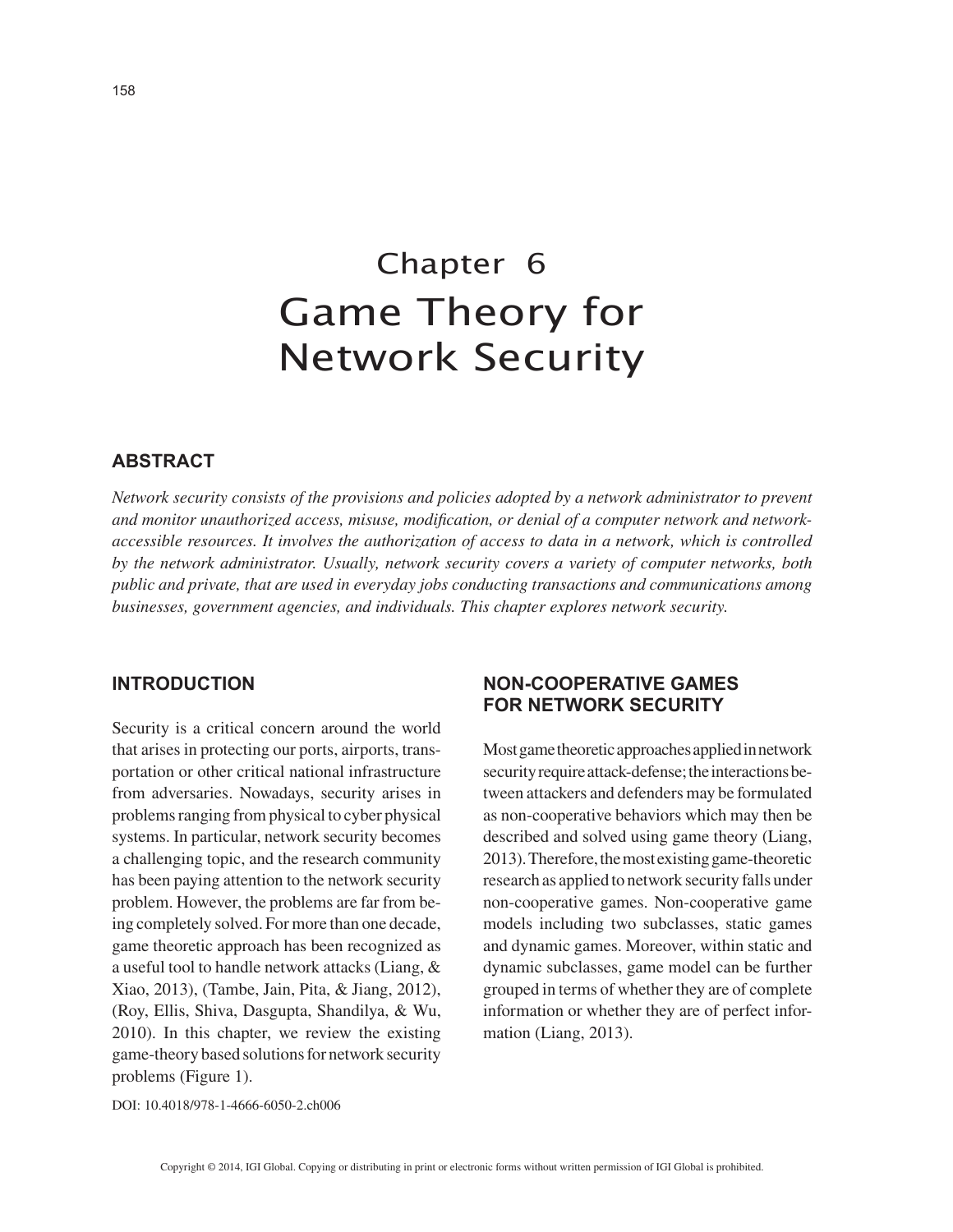*Figure 1. Game theory for network security*



## **Non-Cooperative Static Games**

All static games are one-shot games of imperfect information. Therefore, static games with perfect information do not exist (Liang, 2013). According to the completeness of information, static games can be classified into two sub-classes - complete information static games and incomplete information static games. Complete information static games model the scenario of the interactions between attackers and defenders. The solution to complete information static games is the Nash equilibrium. When defenders could not always distinguish attackers from regular users, not only the interactions between attackers and defenders but also those between regular nodes and defenders should be considered. Therefore, the games are modeled as incomplete information static games, which could model the interactions not only between attackers and defenders, but also between regular nodes and defenders. In this game model, defenders keep an inference of the type (malicious or regular) of another node as its opponent. The solution to incomplete information static games is the Bayesian Nash equilibrium (Liang, 2013).

# **Static Games with Complete Imperfect Information**

Complete imperfect information game is a game in which every player knows both the strategies and payoffs of all players in the game, but not necessarily the actions. In other words, this kind of game does not take into account the actions each player have already taken (Roy, 2010). Recently, some non-cooperative static games with complete imperfect information have been developed. Under information warfare scenario, attack-defense games are general-sum, two-player static games in which the action sets of the players are simply {attack, not attack} and {defend, not defend}. The payoff functions for the players capture the damage to the system and the costs to attack and to defend. The mixed strategy Nash equilibrium is obtained as the solution of game in the form of a combination consisting of the attacking probability and the defending probability (Liang, 2013). For investment efficient strategies in cyber security, attack-protect economic model was presented by using a computational approach to quantitative risk assessment. The main goal of this game model is